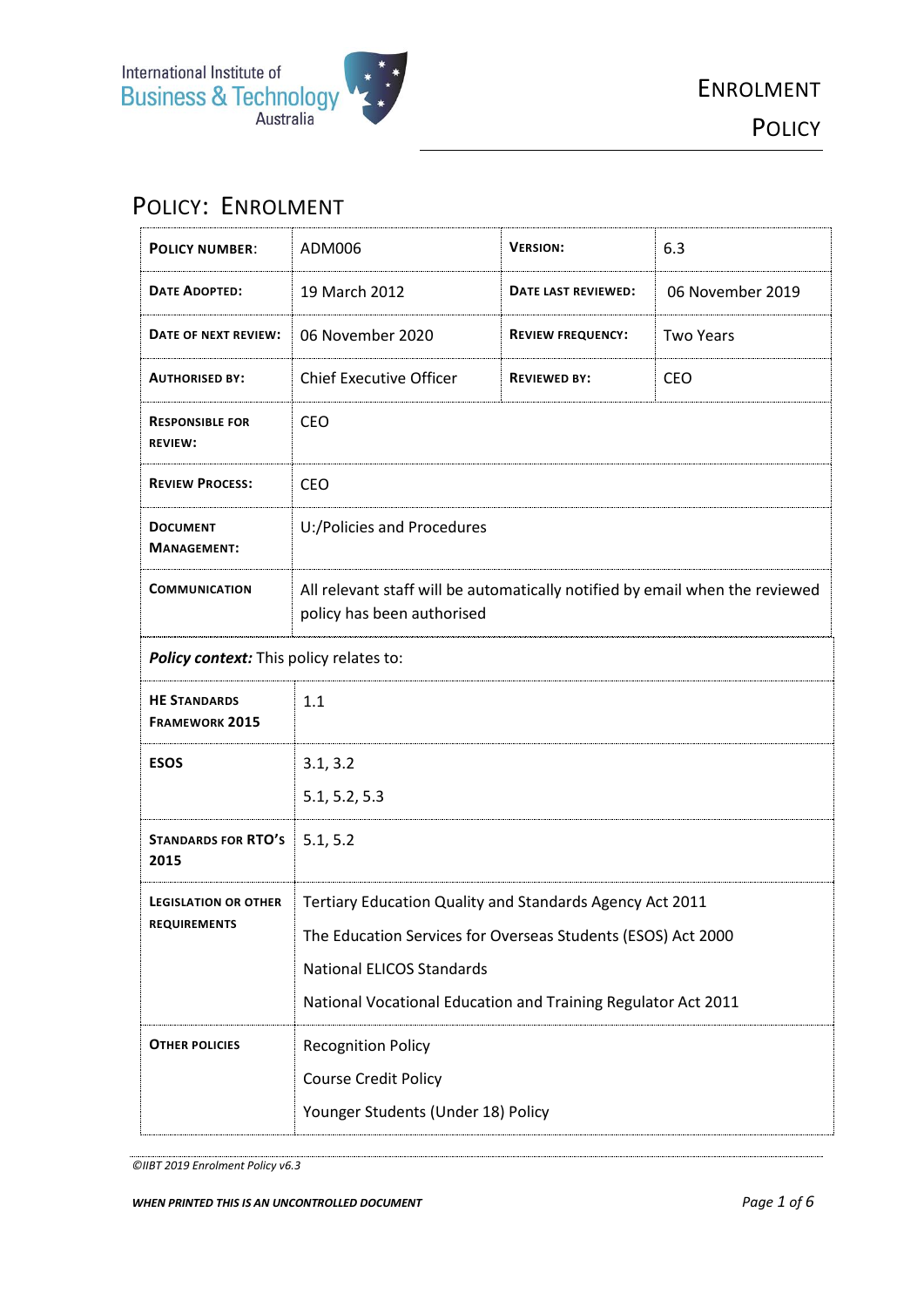#### ENROLMENT

**POLICY** 



|                                            | <b>Learner Support Policy</b>                                                                                                                                                                                                                                                                                                                                                                                                                                                                                                                                              |
|--------------------------------------------|----------------------------------------------------------------------------------------------------------------------------------------------------------------------------------------------------------------------------------------------------------------------------------------------------------------------------------------------------------------------------------------------------------------------------------------------------------------------------------------------------------------------------------------------------------------------------|
| <b>FORMS AND OTHER</b><br><b>DOCUMENTS</b> | Under 18 Living Arrangements Form<br>Letter of Offer and Acceptance<br>Application form<br><b>Enrolment Survey form</b>                                                                                                                                                                                                                                                                                                                                                                                                                                                    |
|                                            |                                                                                                                                                                                                                                                                                                                                                                                                                                                                                                                                                                            |
| <b>KEY WORDS (META</b><br>DATA)            | ESOS, DHA, Letter of Offer, IELTS, application, VET - Vocational Education<br>and Training                                                                                                                                                                                                                                                                                                                                                                                                                                                                                 |
| <b>DEFINITIONS</b>                         | The Institute - International Institute of Business and Technology (IIBT)<br><b>DHA</b> – Department of Home Affairs<br>eCOE - electronic confirmation of enrolment<br><b>ELICOS</b> - English Language Intensive Courses for Overseas Students<br><b>ESOS</b> – Education Services for Overseas Students Act<br><b>PRISMS</b> - The Provider Registration and International Student<br>Management System is the database system used to process information<br>given to the Department of Education by registered providers<br><b>RPL</b> – Recognition of prior learning |
| <b>EVIDENCE</b>                            | Completed Enrolment Survey form                                                                                                                                                                                                                                                                                                                                                                                                                                                                                                                                            |

| <b>Policy Information:</b> |                                                                                                                                                                                                                                                                                                                                |  |
|----------------------------|--------------------------------------------------------------------------------------------------------------------------------------------------------------------------------------------------------------------------------------------------------------------------------------------------------------------------------|--|
| <b>POLICY</b>              | IIBT staff will provide necessary, timely and accurate information to all<br>potential and enrolling students. IIBT staff and management will at all<br>times respond in a responsible manner to all reasonable requests for<br>information about IIBT's Training and Assessment, VET, ELICOS and Higher<br>Education courses. |  |
|                            | IIBT is committed to ensuring that entry requirements published in all<br>promotional materials are adhered to and that applicants who satisfy the<br>requirements are correctly placed in their chosen course.<br>IIBT welcomes applicants from any culturally diverse background.                                            |  |
|                            |                                                                                                                                                                                                                                                                                                                                |  |
| <b>SCOPE</b>               | This policy applies to all students enrolled at IIBT                                                                                                                                                                                                                                                                           |  |
| <b>PROCEDURES</b>          | IIBT will publish entry requirements in all of its course brochures and<br>relevant publications, including the IIBT website.                                                                                                                                                                                                  |  |
|                            | <b>Application Procedure for International Students</b>                                                                                                                                                                                                                                                                        |  |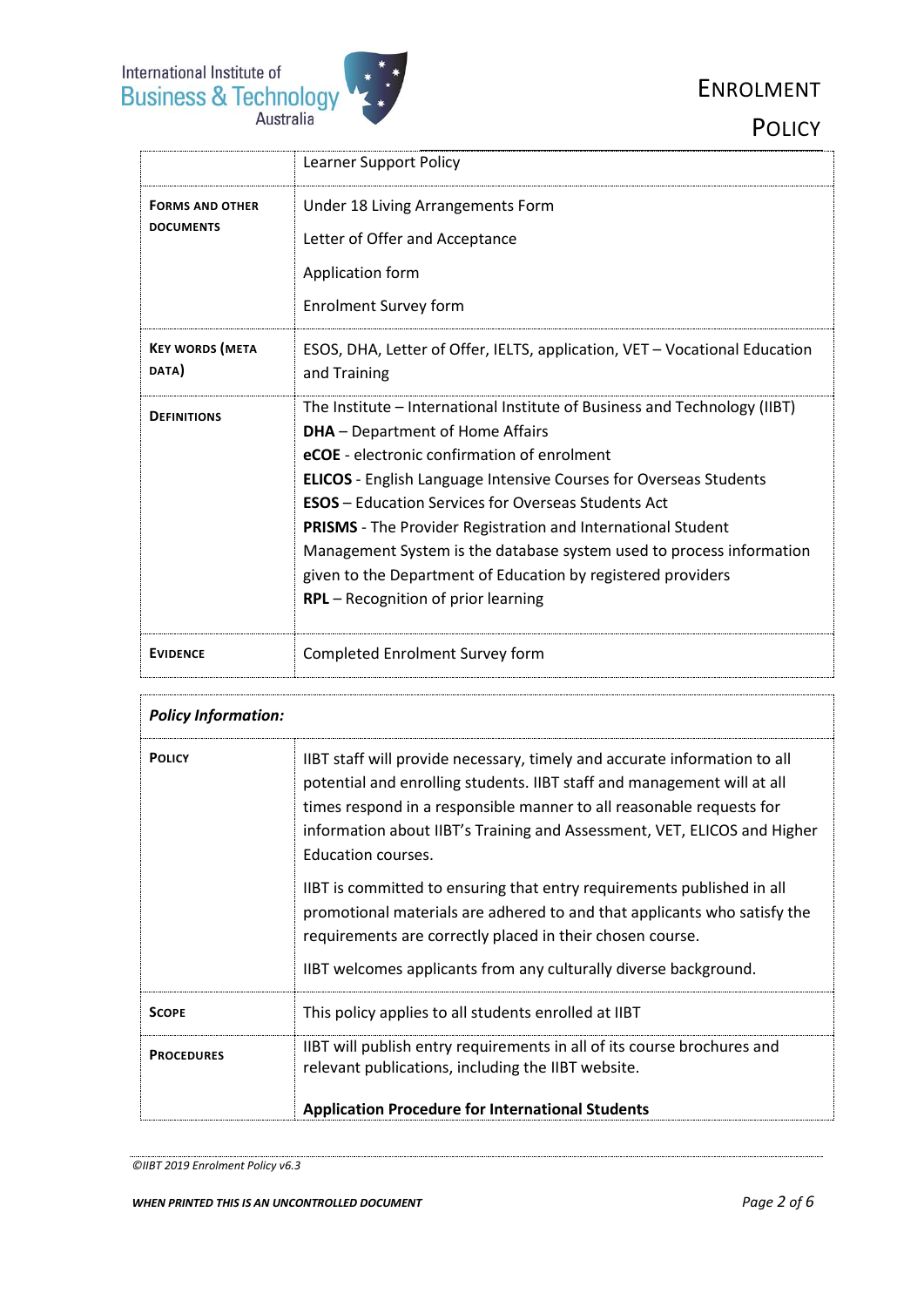## ENROLMENT



**POLICY** 

| On receiving an enrolment enquiry or application from an overseas<br>student, the enrolling staff member will:                                                                                                                                                                                                                                         |
|--------------------------------------------------------------------------------------------------------------------------------------------------------------------------------------------------------------------------------------------------------------------------------------------------------------------------------------------------------|
| Ensure that all applicants are aware of IIBT Overseas Student<br>$\bullet$<br>Prospectus information.                                                                                                                                                                                                                                                  |
| Assess whether the applicants' qualifications, experience (including<br>$\bullet$<br>work) and English language proficiency are appropriate for the course<br>for which enrolment is sought.                                                                                                                                                           |
| Review the applicant's authenticated educational records against the<br>٠<br>applicable course entry requirements and only accept a student's<br>enrolment where a student's educational records satisfy the applicable<br>course entry requirements.                                                                                                  |
| Recognition of qualifications and/or educational records will be at<br>IIBT's discretion. Special admission may be granted based on the<br>assessment of formal or informal skills, competence or learning, at the<br>discretion of the Academic Director. See IIBT's Course Credit Policy for<br>more details on Recognition of Prior Learning (RPL). |
| Alert IIBT management where an applicant's English language<br>$\bullet$<br>proficiency is identified as being below an IELTS (or equivalent) test<br>score that is relevant to the course being applied for (please refer to<br>the IIBT Prospectus or www.iibt.edu.au).                                                                              |
| The enrolling officer may request that the applicant undertake an<br>additional Internal English Placement Test. The test results must be<br>returned to the enrolling officer and reviewed by IIBT management for<br>an English Language Proficiency assessment.                                                                                      |
| In the case of an applicant being assessed as below the course<br>$\bullet$<br>requirement, the student may be referred to an internal training<br>service at IIBT for further English studies.                                                                                                                                                        |
| Where an applicant has met the course entry requirements of IIBT, the<br>$\bullet$<br>enrolling officer may commence the Enrolment procedure.                                                                                                                                                                                                          |
| <b>Enrolment Procedure for International Students</b><br>The enrolling staff member will provide (by email or by hard copy) the<br>applicant with a letter of offer and acceptance for the relevant course<br>being applied for.                                                                                                                       |
| On receiving a completed Letter of Offer and Acceptance the enrolling<br>٠<br>staff member will ensure that the enrolling student has signed IIBT<br>letter of offer and acceptance and that they have acknowledged their<br>receipt of the 'ESOS Framework' by ticking the relevant box on the<br>letter of offer and acceptance.                     |
| The enrolling staff member will ensure that they only receive course<br>$\bullet$<br>fees from a student or education agent after or at the same time as<br>the signed letter of offer and acceptance has been received.                                                                                                                               |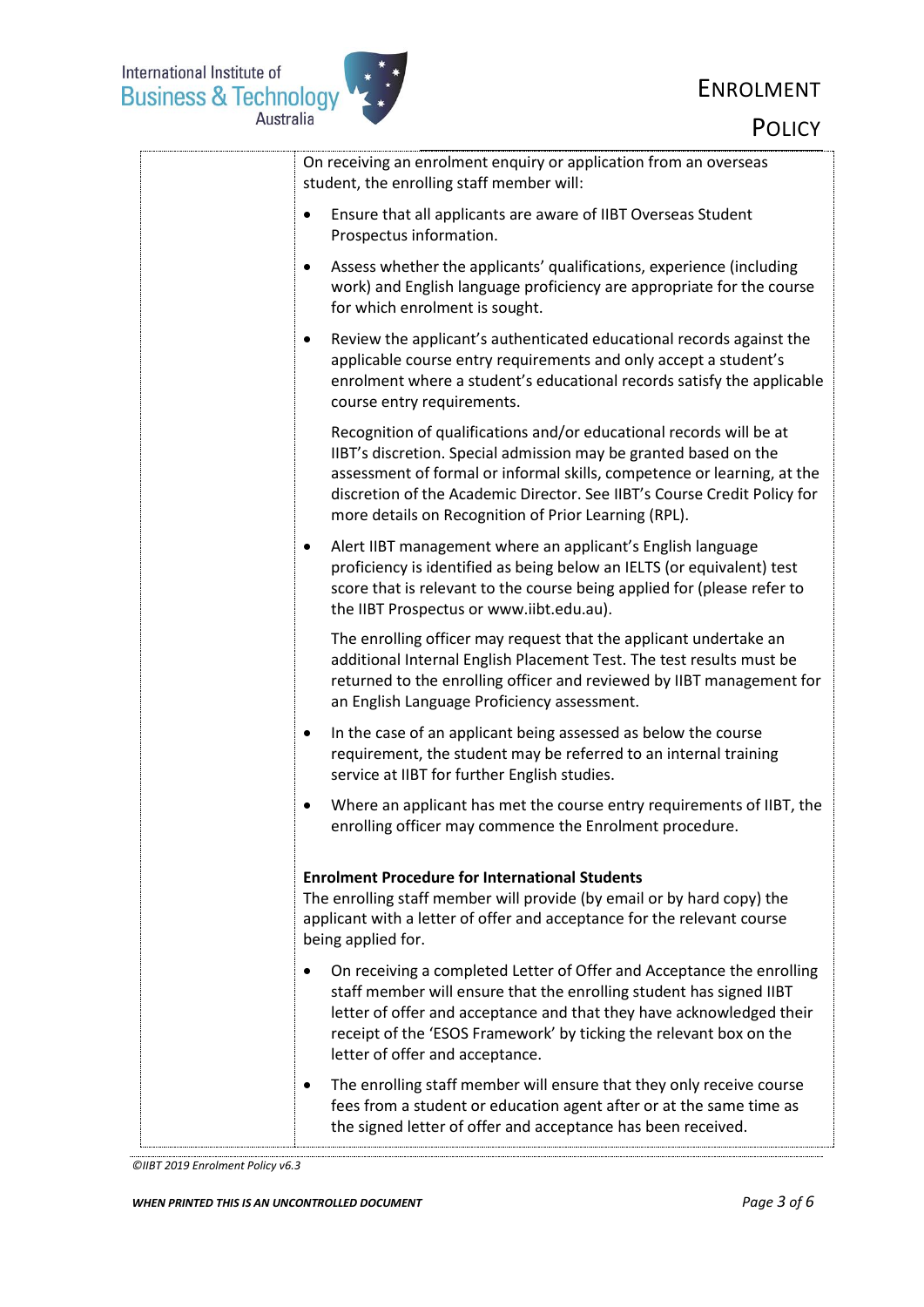International Institute of<br>Business & Technology<br>Australia



# ENROLMENT

**POLICY** 

| Once the application and letter of offer and acceptance has been<br>$\bullet$<br>received, the enrolling staff member will initiate an electronic<br>confirmation of enrolment (eCOE) through the PRISMS system and<br>provide a copy to the student.                                                                                                                                                                                                                                                                                                    |
|----------------------------------------------------------------------------------------------------------------------------------------------------------------------------------------------------------------------------------------------------------------------------------------------------------------------------------------------------------------------------------------------------------------------------------------------------------------------------------------------------------------------------------------------------------|
| The enrolling staff member will report to IIBT Management any<br>$\bullet$<br>student who fails to commence his or her course within 10 days of<br>their non-commencement.                                                                                                                                                                                                                                                                                                                                                                               |
| IIBT Management will report any student for non-commencement of<br>$\bullet$<br>courses via the PRISMS System within the ESOS Act (Section 19.1c)<br>requirement of 14 days.                                                                                                                                                                                                                                                                                                                                                                             |
| <b>Students Under 18 years of Age</b><br>On receiving an enrolment enquiry or application from an overseas<br>student who is under the age of 18 years and not under the care of a<br>parent, legal guardian or approved relative, the Overseas Student Services<br>Officer will:                                                                                                                                                                                                                                                                        |
| Assume responsibility for verifying the suitability of the student's<br>accommodation, support and general welfare whilst they are studying<br>the courses to be undertaken. This is done by using the services of a<br>professional homestay organisation, namely, Australian Homestay<br>Network (AHN).                                                                                                                                                                                                                                                |
| Ensure that the student's accommodation and welfare needs are<br>٠<br>reviewed on a regular basis.                                                                                                                                                                                                                                                                                                                                                                                                                                                       |
| Identify the dates where responsibility for the student's<br>$\bullet$<br>accommodation, support and general welfare will be assumed by IIBT<br>and when that responsibility is due to cease.                                                                                                                                                                                                                                                                                                                                                            |
| Advise DHA of these dates utilising the DHA pro-forma (available<br>$\bullet$<br>through the PRISMS website).                                                                                                                                                                                                                                                                                                                                                                                                                                            |
| Where accommodation is deemed unsuitable, IIBT will contact AHN for<br>a change to the accommodation arrangements.                                                                                                                                                                                                                                                                                                                                                                                                                                       |
| Any changes to the students' reported accommodation arrangements<br>will be reported to DHA using the DHA pro-forma letter (available<br>through PRISMS).                                                                                                                                                                                                                                                                                                                                                                                                |
| In the event of the students enrolment being suspended, transferred<br>٠<br>or cancelled, the Overseas Student Support Officer will maintain<br>responsibility for the appropriateness of the students accommodation,<br>support and general welfare until responsibility for the students<br>accommodation, support and general welfare has been accepted by<br>another registered provider or the student leaves Australia or the<br>Overseas Student Support Officer reports to DHA that it can longer<br>approve of the arrangements of the student. |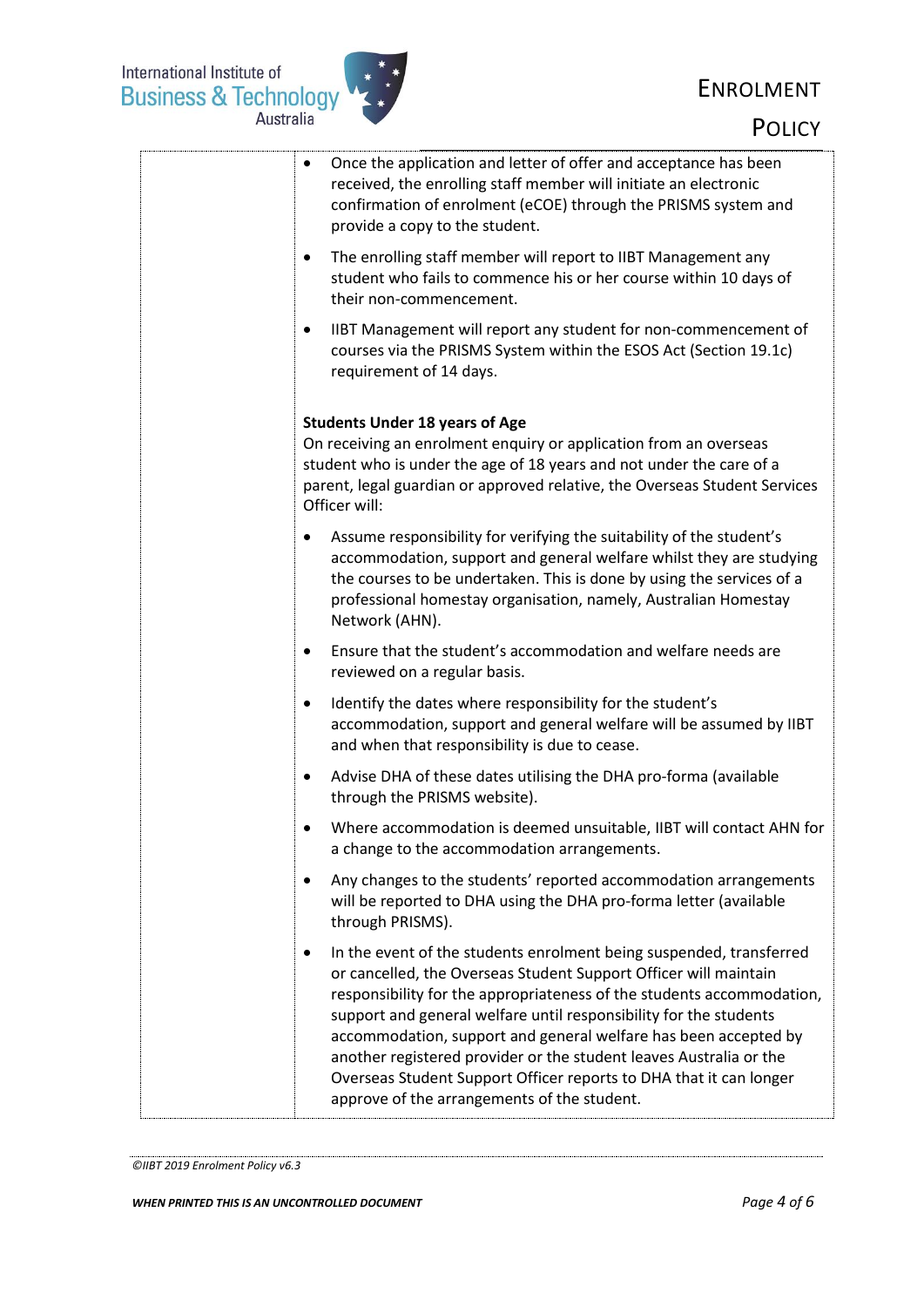

| <b>Enrolment Procedures for Domestic Students</b>                                                                                                                                                                                                                                                                                                                                  |
|------------------------------------------------------------------------------------------------------------------------------------------------------------------------------------------------------------------------------------------------------------------------------------------------------------------------------------------------------------------------------------|
| On receiving initial contact by a potential or enrolling domestic<br>٠<br>student, IIBT staff will assess any specific needs such as Language,<br>Literacy & Numeracy (LLN) and ensure that the student is provided with<br>the relevant terms and conditions of their course enquiry. Students<br>must also be advised of the relevant course information on the IIBT<br>website. |
| On receiving a request for information concerning RPL, IIBT staff will<br>ensure that enquirers are handed or sent the 'RPL Application form'<br>and provided with information about the process of RPL.                                                                                                                                                                           |
| Within the enrolment process the following fee information must be<br>٠<br>provided to each student:                                                                                                                                                                                                                                                                               |
| a) The total amount of all fees including course fees, administration<br>fees, materials fees and any other charges;                                                                                                                                                                                                                                                               |
| b) Payment terms, including the timing and amount of fees to be paid<br>and any non-refundable deposit/administration fee;                                                                                                                                                                                                                                                         |
| c) The nature of the guarantee given by IIBT to complete the training<br>and/or assessment once the student has commenced study in their<br>chosen qualification or course;                                                                                                                                                                                                        |
| d) The fees and charges for additional services, including such items as<br>issuance of a replacement qualification and/or testamur; and                                                                                                                                                                                                                                           |
| e) Repeating of a unit of study or unit of competency incurs full tuition<br>fees, and;                                                                                                                                                                                                                                                                                            |
| f) The organisation's refund policy.                                                                                                                                                                                                                                                                                                                                               |
| Enrolling students must indicate to the enrolling officer that they have<br>$\bullet$<br>read/understood the relevant IIBT course terms and conditions.                                                                                                                                                                                                                            |
| All students enrolled at IIBT have access to their own records that<br>relate to their current or past training and assessment records.<br>Students may contact reception during office hours to request a copy<br>of their student records.                                                                                                                                       |
| All acceptances of enrolment will be accompanied by details of the<br>٠<br>relevant course orientation date, commencement date, course<br>calendar and resource requirements.                                                                                                                                                                                                      |
| <b>Student Engagement and Enrolment Review Procedures</b>                                                                                                                                                                                                                                                                                                                          |
| Following course commencement each student will be required to<br>$\bullet$<br>complete an Enrolment Survey.<br>When a completed survey is received by IIBT it will be reviewed by the<br>٠<br>Academic Dean and forwarded to the IIBT management meeting for<br>review.                                                                                                           |